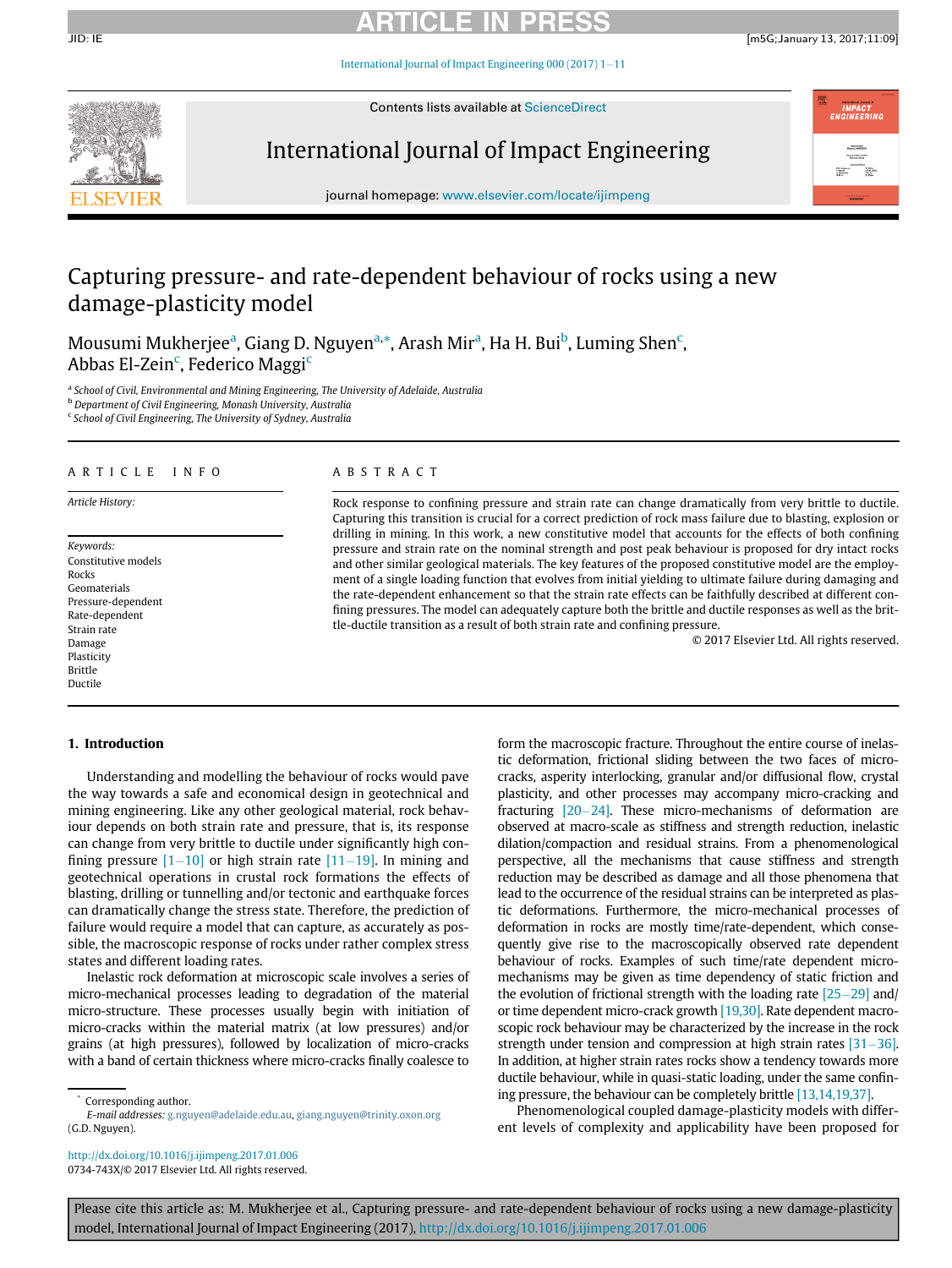List of symbols

## ARTICLE IN PRESS

#### 2 M. Mukherjee et al. / International Journal of Impact Engineering 00 (2017) 1–11

| ым от зушоот                                                |                                                    |
|-------------------------------------------------------------|----------------------------------------------------|
| dt                                                          | Time increment                                     |
| g                                                           | Plastic-damage potential                           |
| g <sub>f</sub>                                              | Local or specific fracture energy                  |
| m                                                           | Strain rate parameter                              |
| p                                                           | Hydrostatic stress                                 |
| $p_{c0}$ , $p_{t0}$                                         | Pressures at initial yield under isotropic com-    |
|                                                             | pression and tension, respectively                 |
| q                                                           | Shear stress                                       |
| y                                                           | <b>Yield function</b>                              |
| A, B                                                        | Material parameters controlling<br>damage          |
|                                                             | evolution                                          |
|                                                             | Secant elastic stiffness tensor                    |
|                                                             | Elasto-plastic-damage tangent stiffness tensor     |
| $\frac{C_{ijkl}}{C_{ijkl}^{epd}} \frac{C_{ijkl}}{D_{mnkl}}$ | Secant compliance tensor                           |
| D                                                           | Damage parameter                                   |
| G                                                           | Shear modulus                                      |
| $G_f$                                                       | Fracture energy                                    |
| Н                                                           | Heaviside function of hydrostatic pressure         |
| I <sub>1</sub>                                              | First invariant of the stress tensor               |
| $\mathbf{I}_2$                                              | Second invariant of the deviatoric stress tensor   |
| Κ                                                           | Bulk modulus                                       |
| $M_0$                                                       | Material constant controlling the shape of the     |
|                                                             | vield surface                                      |
| $M_u$                                                       | Stress ratio at failure                            |
| $S_{ij}$                                                    | Deviatoric stress                                  |
| $\alpha_0$                                                  | Material constant controlling the shape of the     |
|                                                             | vield surface                                      |
| β                                                           | Parameter controlling the dilational response      |
| γ                                                           | Material constant controlling the shape of the     |
|                                                             | yield surface                                      |
| $\varepsilon_{ij}$                                          | Total strain tensor                                |
| $\varepsilon_{ii}^{\bar{p}}$                                | Plastic strain tensor                              |
| $ε_s$ , ε <sub>ν</sub>                                      | Total shear and volumetric strains, respectively   |
| $\varepsilon_{s}^{p}, \varepsilon_{v}^{p}$                  | Plastic shear and volumetric strains, respectively |
| $\epsilon_p$                                                | Accumulated plastic strain                         |
| η                                                           | Viscosity parameter                                |
| λ                                                           | Damage-plastic multiplier                          |
| $\sigma_{ii}$                                               | Stress tensor                                      |
| $\sigma_1,\sigma_2,\sigma_3$                                | Major, intermediate<br>and minor<br>principal      |
|                                                             | stresses, respectively<br>Tensile strength         |
| $\sigma_t$<br>$\psi$                                        | Elastic energy potential                           |
|                                                             |                                                    |

modelling the mechanical behaviour of rocks  $[10,38-44]$  $[10,38-44]$ . These models, in general, specify the interaction between damage and plasticity processes in the model formulation in order to account for both stiffness and strength reduction and residual strains, observed during the course of inelastic deformation. Various approaches may be taken for constructing coupled damage-plasticity models for rocks which can reflect the effect of confining pressure on the mechanical behaviour of rock. Examples of such approaches can be given as models with two loading surfaces  $[39,45-48]$  $[39,45-48]$  or models in which damage evolution is defined as a function of volumetric plastic strain rate  $[41,49-52]$  $[41,49-52]$ . Although many coupled damage-plasticity models can be found in the literature, which are capable of describing the mechanical behaviour of rocks under different confining pressures, not much attention has been given to constructing models which take into account the combined effects of both confining pressure and loading rate, particularly, on the brittle-to-ductile transition in rocks.

A new formulation is developed in this study by employing a combined yield-failure function, which eliminates the need for

multiple loading surfaces, while facilitating both the implementation and applications of the model to cover a wide range of responses under different pressures and strain rates. In this formulation, an initial yield surface evolves, with the evolution of the damage variable, defined as a function of the rate of accumulated plastic strain, into a linear frictional failure envelope [\[53\]](#page--1-10). This is an important feature of the proposed model as the brittle/softening and ductile/hardening responses together with the transition between the two states of behaviour, with increasing confining pressure, can be automatically captured by the model without any need for separately defining hardening or softening laws. The fundamental mechanisms which determine the rock behaviour when switching from tensile to compressive loading is also accounted for, through mimicking the influence of micro-crack closure on the rock mechanical response. Furthermore, strain rate dependency of the behaviour, which has been experimentally observed in rocks and other similar geological materials, is incorporated in the model through the Perzyna type viscosity. It should be noted that rate dependency in the proposed model is viewed as an intrinsic feature of the model rather than a regularization technique in numerical implementation. In addition, rate dependent response induced by pore pressures in moist rocks is not taken into account yet in this study, and this is acknowledged as an issue to be addressed in our future work. The separation of pressure and rate dependence in the proposed model formulation allows for independent calibration of the model in quasi-static and dynamic loading conditions. In our opinion, this facilitates both the development and calibration of the model.

The paper is organised as follows; at first the model formulation is described, while providing links between the model formulation and the rock behaviour under different confining pressures and strain rates. Numerical implementation algorithms are then described and numerical examples of rock behaviour under different confining pressures and strain rates are given to demonstrate promising features of the new model.

### 2. Model formulation

#### 2.1. Convention and definition

In the present study, the tensile stresses are assumed to be positive and the compressive stresses are considered as negative. However, in order to be consistent with the rock mechanics convention, the stress-strain signs will be switched when presenting the model predictions at the material level. The principal stresses are assumed to satisfy the condition  $\sigma_1 \geq \sigma_2 \geq \sigma_3$ . The first invariant of the stress tensor,  $\sigma_{ij}$ , is denoted as  $I_1 = \sigma_{kk}$  and the second invariant of the deviatoric stress tensor,  $S_{ij}$ , is  $J_2 = \frac{S_{ij}S_{ij}}{2}$ , where  $s_{ij} = \sigma_{ij} - \sigma_{kk}\delta_{ij}/3$ . In addition, two stress invariants, the hydrostatic stress  $p = -\sigma_{kk}/3$  and the shear stress  $q = \sqrt{3J_2}$  are used in the model formulation.

#### 2.2. Stress-strain relationship

The proposed constitutive model for intact rock has been formulated within the framework of continuum damage mechanics and plasticity theory. In addition to the compressive response, the model accounts for the tensile regime and includes micro-crack closure effects when switching from tension to compression modes. Such effects are indirectly modelled by considering an enhanced elastic stiffness under compressive loading. Instead of introducing an isotropic damage parameter, the unilateral behaviour of rock due to crack closure has been described by coupling the damage parameter D with the elastic stiffness tensor. The following form of the elastic energy potential has been assumed for this purpose:

$$
\psi = \frac{1}{2}[(1-D) + DH(-\sigma_{kk})]K(\varepsilon_v - \varepsilon_v^p)^2 + \frac{3}{2}(1-D)G(\varepsilon_s - \varepsilon_s^p)^2 \tag{1}
$$

Please cite this article as: M. Mukherjee et al., Capturing pressure- and rate-dependent behaviour of rocks using a new damage-plasticity model, International Journal of Impact Engineering (2017), <http://dx.doi.org/10.1016/j.ijimpeng.2017.01.006>